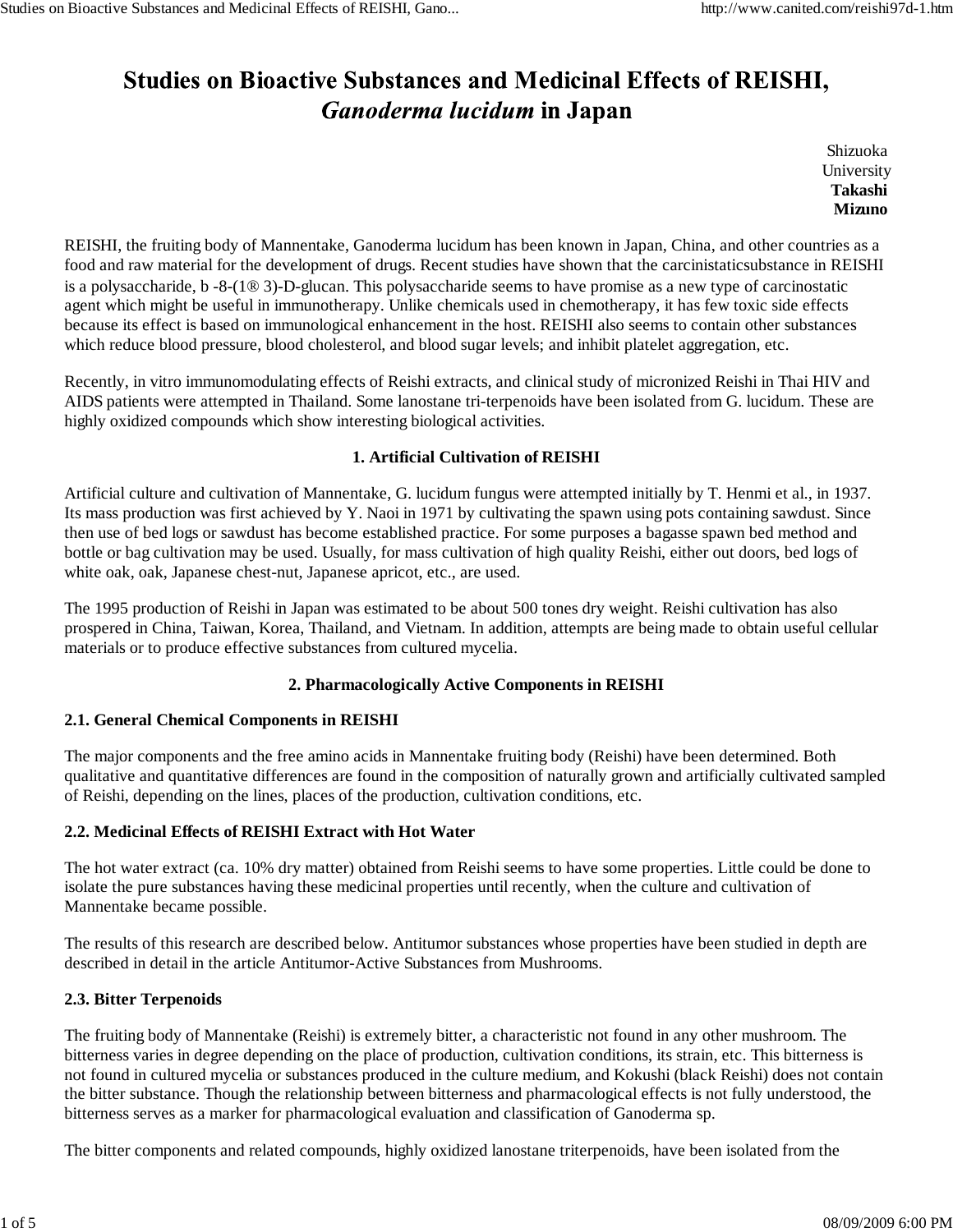extracts of Reishi by various chromatographic procedures, and their bitterness was evaluated. Some other triteroenoids isolated from Mannentake have been studied for their anti-allergy action, etc.

### **2.4. Steroides**

Ergosterol (provitamin D2) has been reported in concentrations of 0.3-0.4% in Reishi. However, further analysis has confirmed that the main component of the steroids is 24-methylcholesta-7, 22-dien-3-,6-ol. Ergosterol and 24-methylchesta-7en-3-,6-ol are sub-components. Recently, ganodesterone has also been isolated.

## **2.5. Nucleosides and Nueleotides**

Like other mushrooms, Reishi contains adenosine, 5'-GMP, 5'XMP, RNA, etc., components which contribute to umami. It has recently been found that nucleosides which contain adenosine and guanosine, found in the water/alcohol extract of Reishi, possess a platelet aggregation inhibition action(antithrotic activity).

## **2.6. Hypoglycemic Glycans and Proteoglycans**

High hypoglycemic activity both in normal mice and in alloxan-induced hyperglycemic mice has been induced by two polysaccharide-protein complexes Ganoderan B and C, by their i.p. administration to male mice of Std:ddY strain. These complexes were obtained by adding ethanol to a hot water extract of Reishi and separating the precipitated polymer substances by column chromatography.

We have isolated, from Reishi fractions of water-soluble polysaccharides, a 3% ammonium-oxalate-soluble heteropolysaccharide, and a 5% NaOH-soluble peptidoglycan. These were further separated into several fractions by various chromatographic methods. Strong antitumor activity and hypoglycemic activity were found in certain fractions of the heteropolysaccharides.

No correlation was found between the antitumor activity of these active peptidoglycans and their antihyperglycemic activity or between the ratio composition of polysaccharides and proteins in the complex. Further research is needed to determine the source of these two activities.

### **2.7. Blood Pressure Stabilizing Components**

Reishi has been assumed to have both hypotensive and hypertensive properties (homeostasis). A peptidoglycan (molecular weight, 100,000) having a mild hypotensive effect on Wister rats and SHR rats (congenitally hypertensive) has been isolated from a hot water extract of Reishi. According to one report, the blood pressure of about half the patients with hypertension was reduced when a Reishi extract was administered. It has been reported that a hypertension-related angiotensin-I-converting enzyme was inhibited by ganoderic acids (B, D, F, H, R, S, and Y), ganoderal A, and ganoderol A and B.

### **2.8. Antithrombotic Compounds (Platelet Aggregation Inhibitors)**

Some active compounds have been isolated from mushrooms as platelet aggregation inhibitor. We have also isolated and identified adenosin, guanosin, and their derivatives as potent inhibitors from the 80% ethanol extract of Reishi. A novel substance showing a higher activity than those of the nucleotides was also obtained. Its structure has been identified as both epimers of 5'-deoxy-5'methylsulphinyl adenosine.

### **2.9. Lectins**

Investigation of lectins from G. lucidum are now being carried out at our laboratory. We have isolated lectins from the fruiting body and mycelium of this fungus. This myceliumlectin is the first isolated from other than the fruiting body of higher fungi.

### **3. Antitumor Substances in REISHI**

Mannentake (fruiting body and mycelium of G. lucidum fungus) contains various low molecular weight components. Free monosaccharides, sugar alcohols, oligosaccharides, amino acids, organic acids, steroids, lipids, terpenoids, coumarin,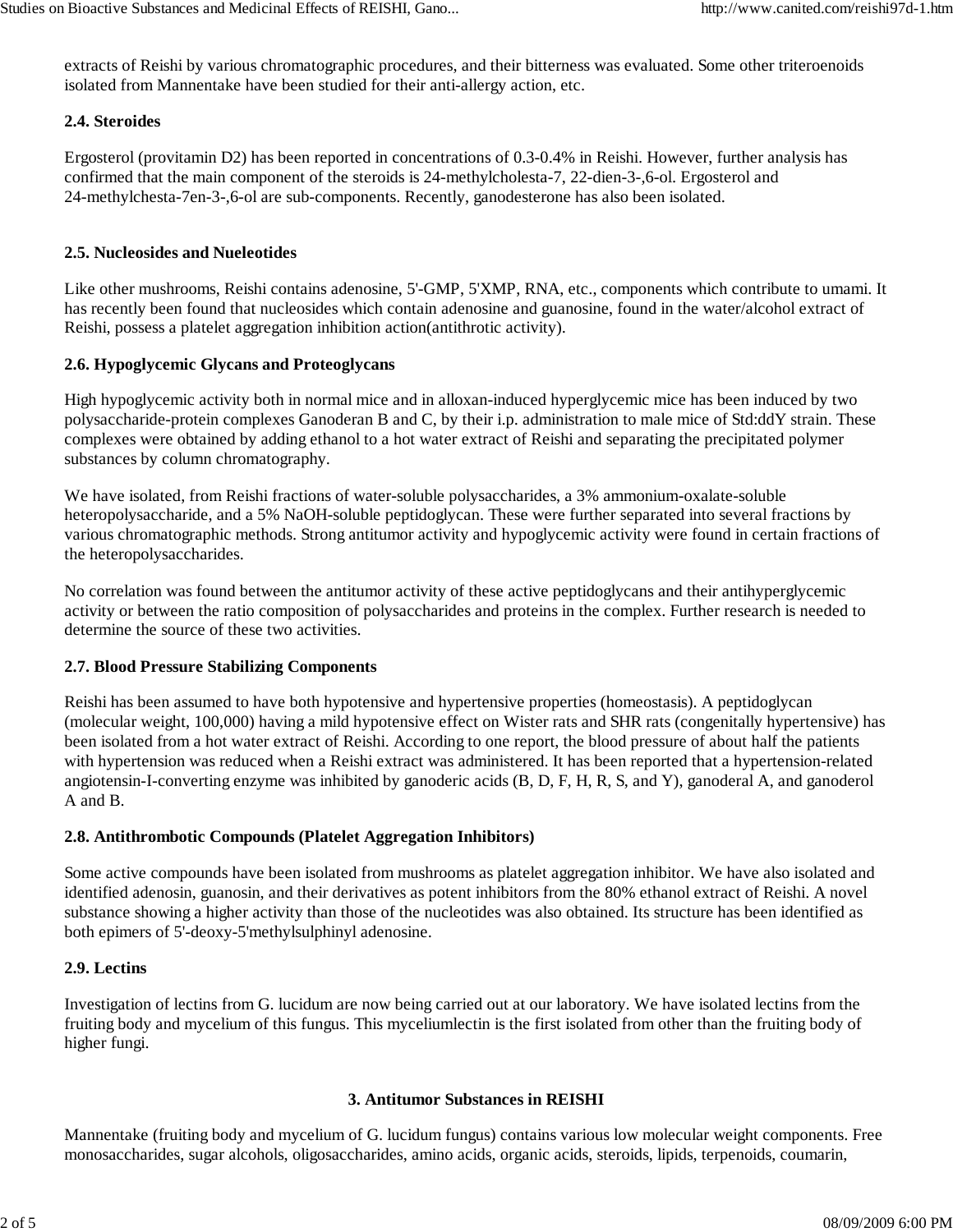tannin substances, etc., are among low molecular weight components extracted with various solvents of water/alcohol, water/acetone, water, etc.

### **3.1. Cytotoxic Terpenoids**

It has been reported that some triterpenoids (ganoderic acid -R, -T, -U, -V, -W, -X, -Y, and -Z) isolated from cultured mycelia of *G.* lucidum, Mannentake showed a cytotoxicity-based carcinostatic effect on hepatoma cells in vitro.

## **3.2. Antitumor Polysaaccharides**

Among polymer components in Reishi, many polysaccharides and their protein complexes were extracted using hot water, ammonium oxalate solution, alkalisolution, dimethyl sulfoxide (DMSO) solution, etc., and separated by various chromatographic methods.

These polysaccharide fraction were used for the screening of hostmediated antitumor activities (BRM substances and immunotherapeutic agents) using Sarcoma 180/mice, i.p. or p.o. method. Strong antitumor activities were found in various hetero-b -8-D-glycans having a b -8-(1® 3)-D-glucan chain as the active site, such as b -D-glucan, glucurono-b -D-glucan, arabinoxylo-b -D-glucan, xylo-b -D-glucan, manno-b -D-glucan and xylomanno-b -D-glucan, as well as their protein complexes. These polysaccharides, especially in Reishi, will be examined for their possible use as new antitumor agents.

In addition, polysaccharides having immunomodulated antitumor activities or anti-inflammatory functions are contained not only in water soluble b -D-glucans but also in hemicellulose (the so-called dietary fiber), which is water-insoluble. The polysaccharides present in hemicellulose can be extracted with alkali or DMSO in high yield.

In addition to these active polysaccharides, many other polysaccharides have been isolated or reported to exist, such a -(1® 6); a -(1® 4)-D-glucan (glycogen-like polysaccharide), fucogalactan, mannofueogalactan, fucoxylomannan and ylomannoarabinogalactan. None of these showed antitumor activity.

# **3.3 Dietary Fibers**

A high molecular component neither digested nor absorbed but excreted upon intake by human being is called the dietary fiber. Mushroom fungi contain dietary fibers belonging to b -glucan, chitinus substances, hetero-polysaccharides (pectinous substances, hemicellulose, polyuronides, etc.), and others, as much as 10-50% in the dried matter.

Since b -D-glucan and chitinous substance with carcinostatic activity are contained much in the dietary fiber of mushroom fungi, certain pharmacological effects can be expected, and further by physical actions they absorb hazardous matters as carcinogeneic substances to prevent their absorption in the intestine and to hasten their excretion (laxative action), thus it seems to work effectively to prevent cancer of the colon and rectus.

### **3.4 Germanium Components**

Crude drugs obtained from ginseng, a polyporaceae, treasured as Oriental medicinal have high germanium contents. The ability to concentrate Ge was confirmed in G. lucidum fungus. Correlation between the antitumor activity terferoninducing activity and Ge contents is also of interest because Ge is said neutralize pain during the final stages of cancer.

### **4. Extracellular Polysaccharides of** *G. lucidum*

Polysaccharides were produced extracellulary when G. lucidum mycelia were shaking cultured using a liquid medium containing monosaccharides or disaccharides as the carbon source.

Dried polysaccharides thus obtained were separated into water-insoluble (47%) insoluble (53%) fractions. The waterinsoluble polysaccharide fraction contained a b -(1® 3)-D-glucan having b -(1® 6)-branches. When this glucan was administered to mice (10 mg/kg X 10, i.p.), it showed high antitumor activity, with the suppression ratio percentage of tumor proliferation being 92% and the complete regression ratio being 4/6. The watersoluble fraction contained a heteroglucan composed of glucose, mannose and galactose having no antitumor activity.

# **5. Clinical Study and Immunomodulating Effects of**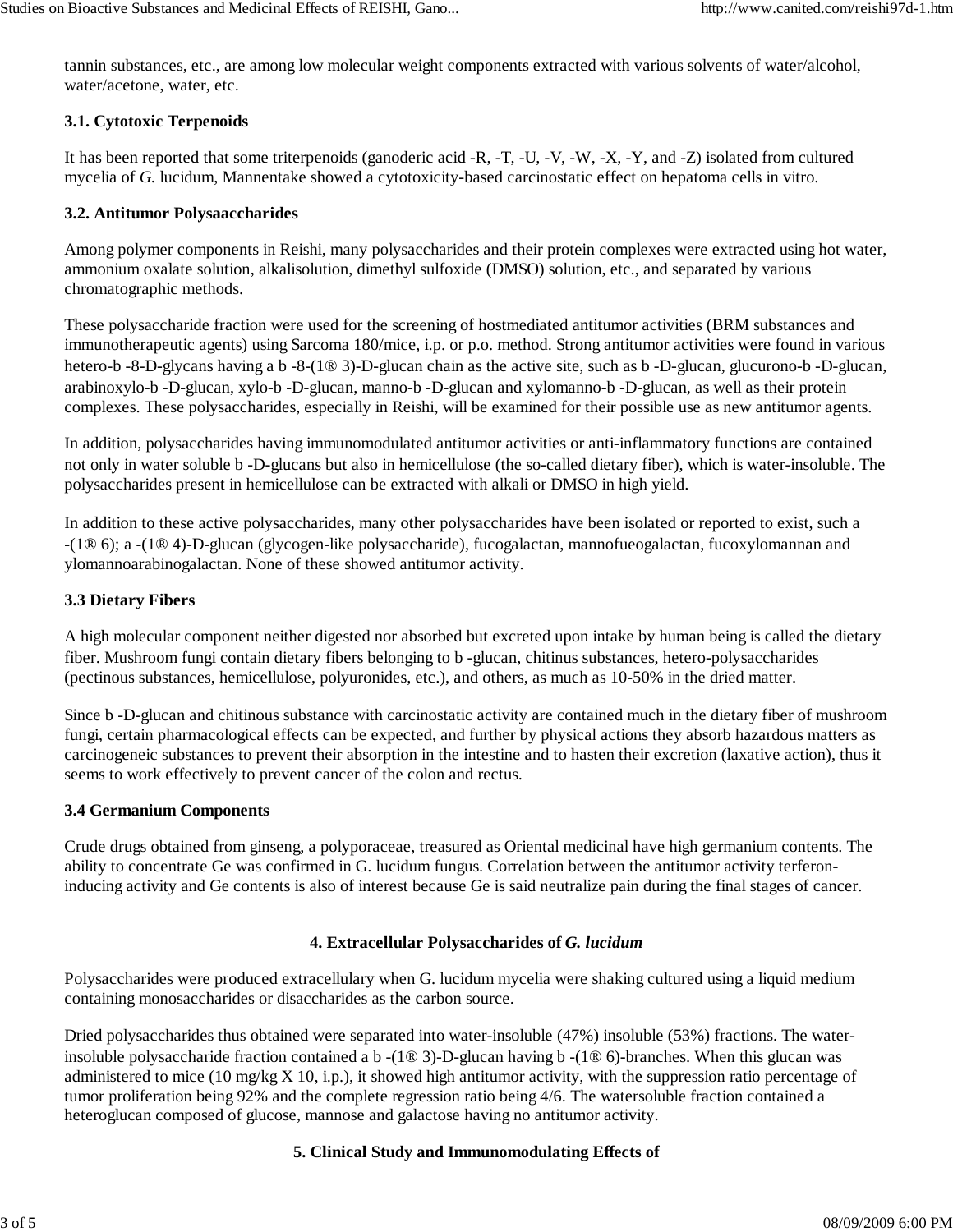#### *G. lucidum* **Mushroom in AIDS and HIV Patients**

#### **5.1. In Vitro Immunimodulating Effects of REISHI Extracts**

Our preliminary in vitro studies indicated that certain extracts of Reishi may function as immuno restorer in mild to moderately immuno suppressed individuals. The effect may be mediated through changes T cell phenotypes or through enhancement of T cell function. Therefore, proper selection of the patients to be tested is essential to guarantee the favorable outcome of the clinical study.

#### **5.2. Clinical Study of Micrinized REISHI Mushroom in Thai HIV Patients**

A fine-powdered Reishi from a Japanese G.lucidum mushroom was administered to ten patients with advanced HIV infection in Thailand. All but nine patient had already taken antiretrovirals for two or more months before enroling into the study and the CD4 count still remained under 200 cell/cu mm.

The same antiretroviral regimens were maintained throughout the 12-week study period. Patients were observed every 4 weeks for clinical, CD4 and HIV viral load changes. Results indicated that micronized Reishi mushroom was well tolerated. Nevertheless, the product did not show any appreciable benefits either the clinical symptoms, the CD4 counts or the HIV viral loads.

Therefore, it is desired to purify the active ingredients from the mushroom such as the terpenoids and polysaccharides including b -D-glucan and its protein complex before additional clinical test in HIV patients is warranted.

#### **REFERENCES**

1) T. Mizuno: Antitumor Active Substances of Mushroom Fungi, *Based Science and Latest Technology on Mushroom,* pp. 121-135(1991), Nohson Bunka Sha, Tokyo.

2) T. Mizuno: *Chemistry and Biochemistry of Mushrooms,* pp. 35-45, 211-221(1992), Gakkai Shuppan Center, Tokyo.

3) T. Mizuno: REISHI Mushroom, *Recent Deuelopment of Physiologically Functional Food,* pp.319-330(1996), CMC Co. Ltd., Tokyo.

4) T. Mizuno: Food Function and *Medicinal Effects of Mushroom Fungi,* pp.1-170(1994), Laboratory of Biochemistry, Faculty of Agriculture, Shizuoka University, Shizuoka.

5) T. Mizuno: *Mushroom Science and Biotechnology, 1,* 53-59(1994).

6) T. Mizuno: *Mushroom Science and Biotechnology,* 2, 99-114(1995).

7) T. Mizuno: Food *and Food Ingredients Journal of Japan,* No. 167, 69-85(1996)

8) T. Mizuno: *Food Reviews International,* 11, 7-21, 23-61, 151-166(1995).

9) T. Mizuno: *GANODERMA LUCIDUM,* p. 253-279(1996), IL-YANG Pharm. Co. Ltd., Seoul, Korea.

10) T. Mizuno: *Mushroom Book* No. 1, p.60-65, p. 106-112(1995), Toyo lgakusha, Tokyo.

11) T. Mizuno: *Reishi Book* No. 1, p.88-92(1997), Toyo lgakusha, Tokyo.

12) T. Mizuno et al: Unpublished data.